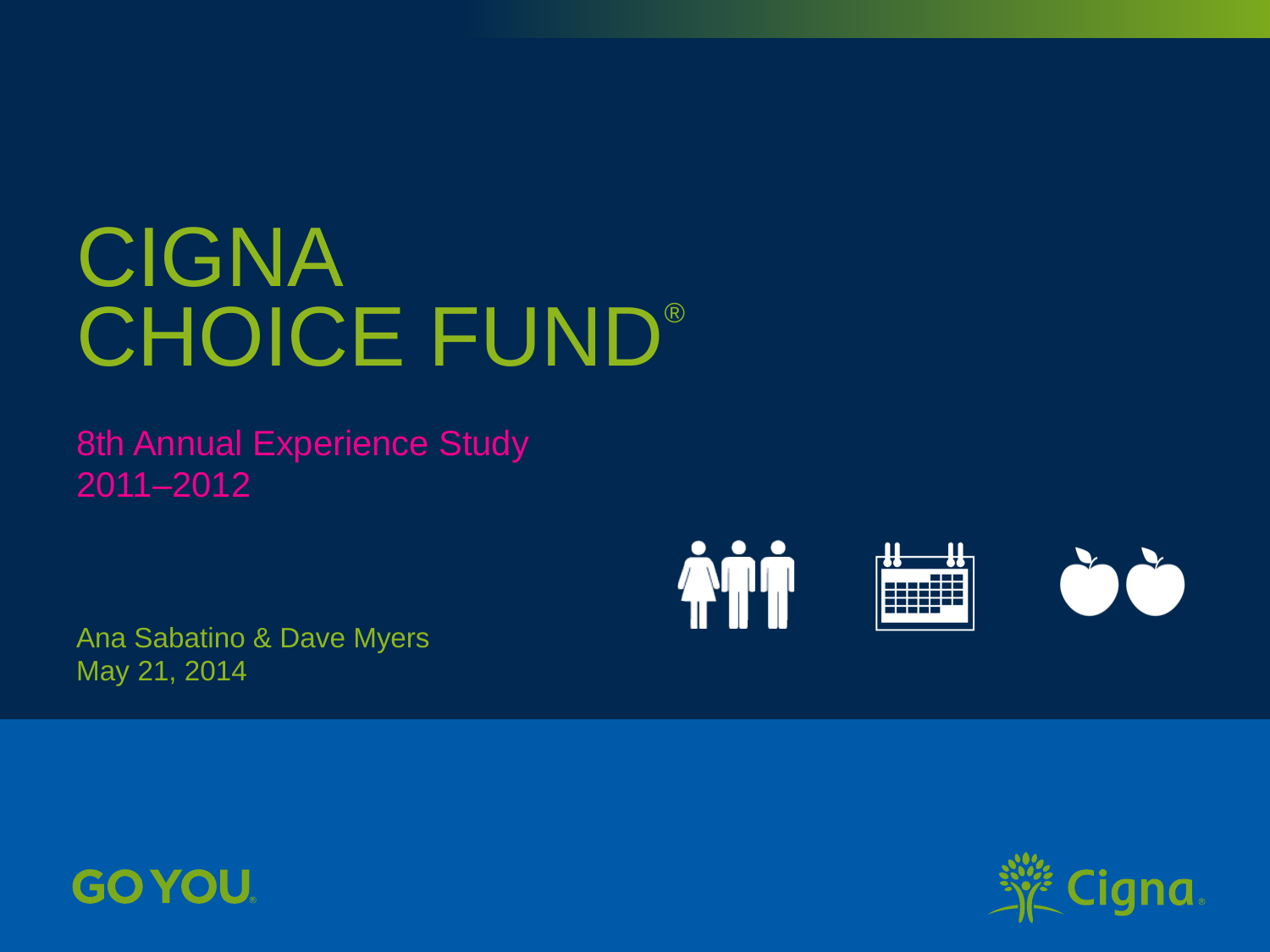### **WE CONTINUE TO SEE YEAR OVER YEAR CDHP GROWTH**

Clients see improvements in their employees' health and health care spending by shifting behaviors, not cost, with Cigna Choice Fund

**2008: 900K**



**2013:** 

**2.6M**

**24%** 

**CAGR**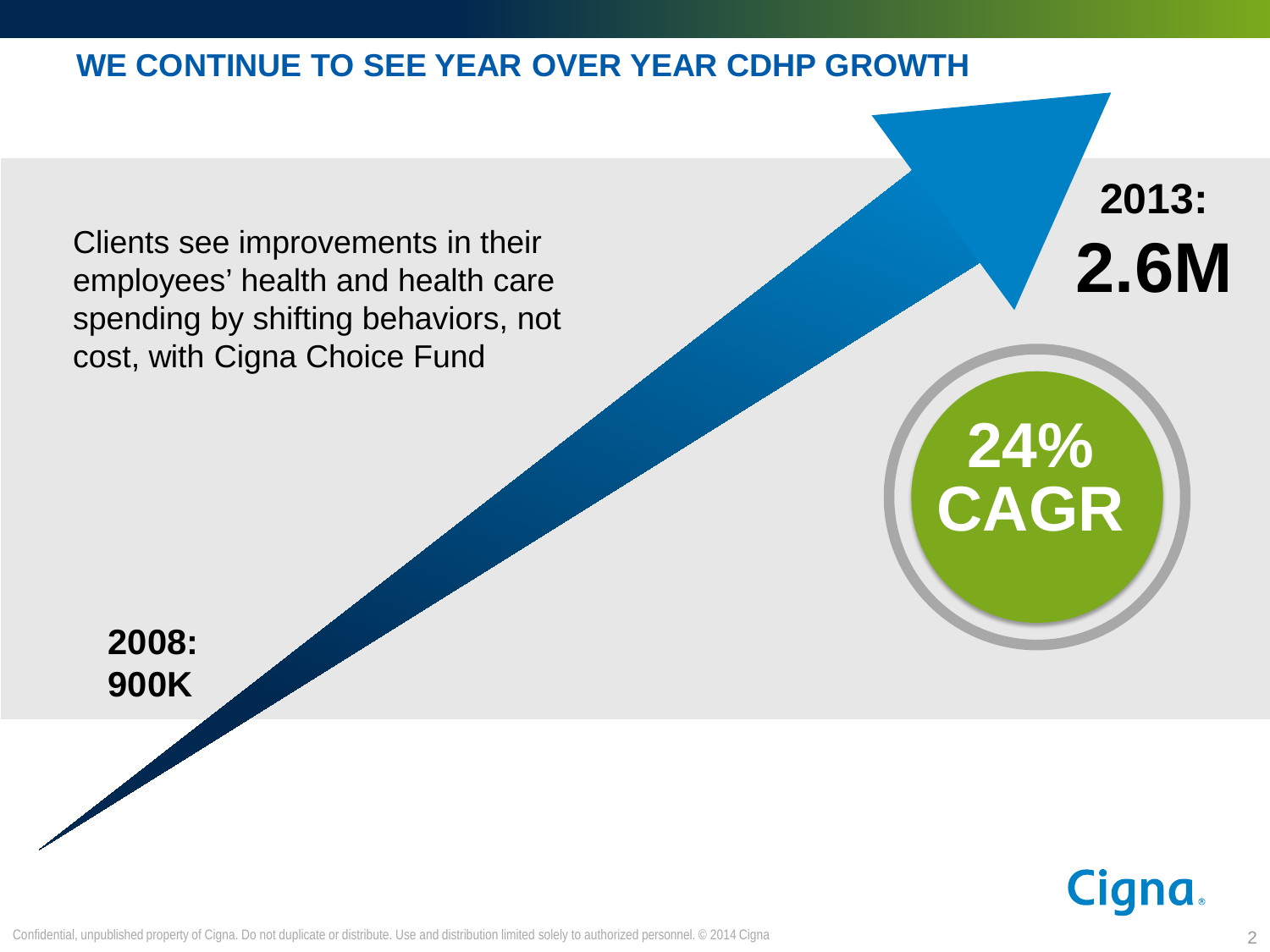# **CHOICE FUND STUDY METHODOLOGY**







**3.6 million customers**

**2,200 groups**

**24 months (Jan. 2011 – Dec. 2012)** 

#### **Results standardized to compare "apples to apples"**

- Adjusted to reflect claim level mix of entire study population
- Excludes catastrophic claims (over \$50k) and capitated services
- Excludes savings from cost-sharing
- Uses Episode Risk Group (ERG) data to measure health status

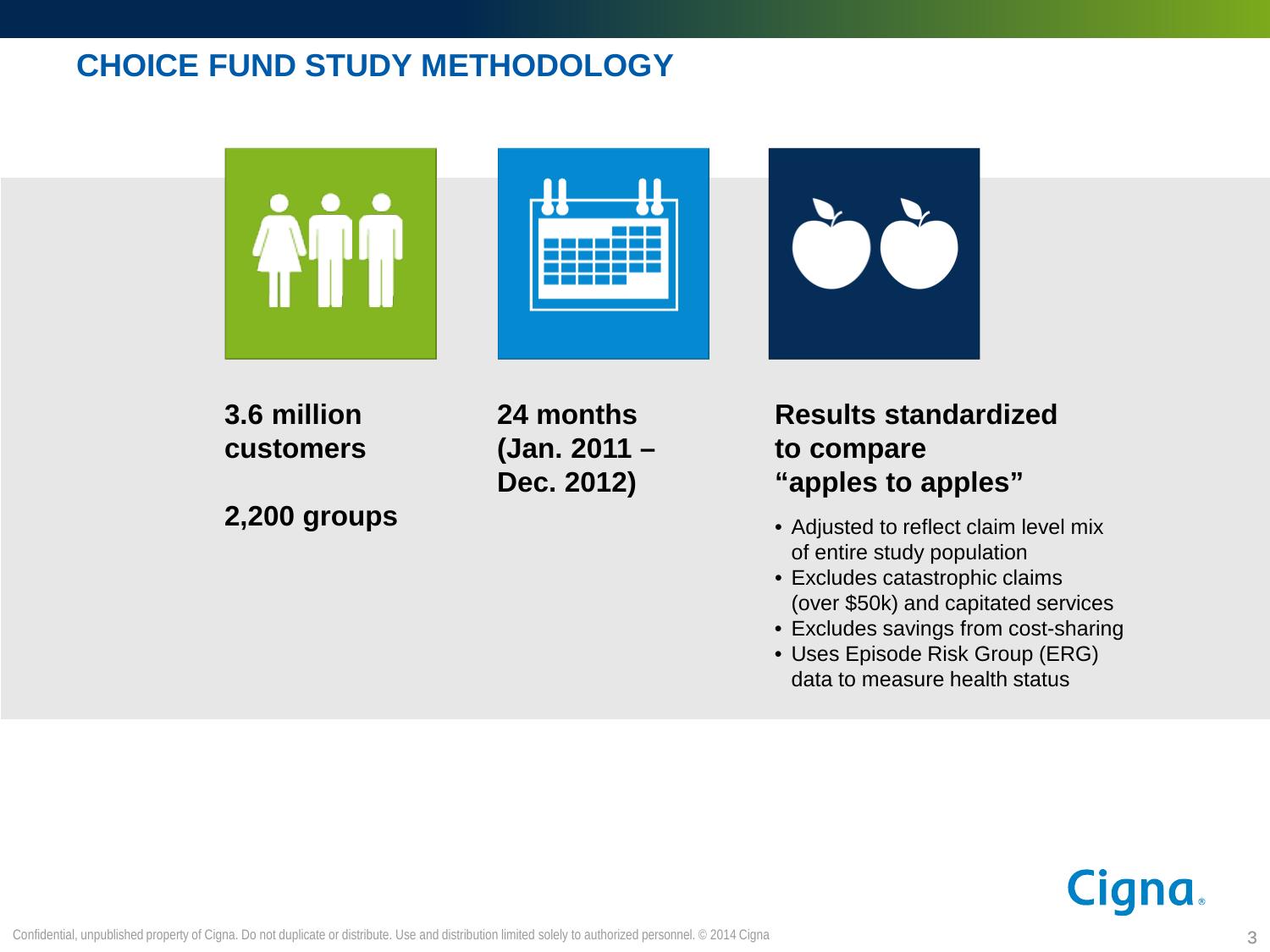#### **WHAT WE LEARNED**

#### **When compared to customers in traditional plans, Cigna Choice Fund customers have:**



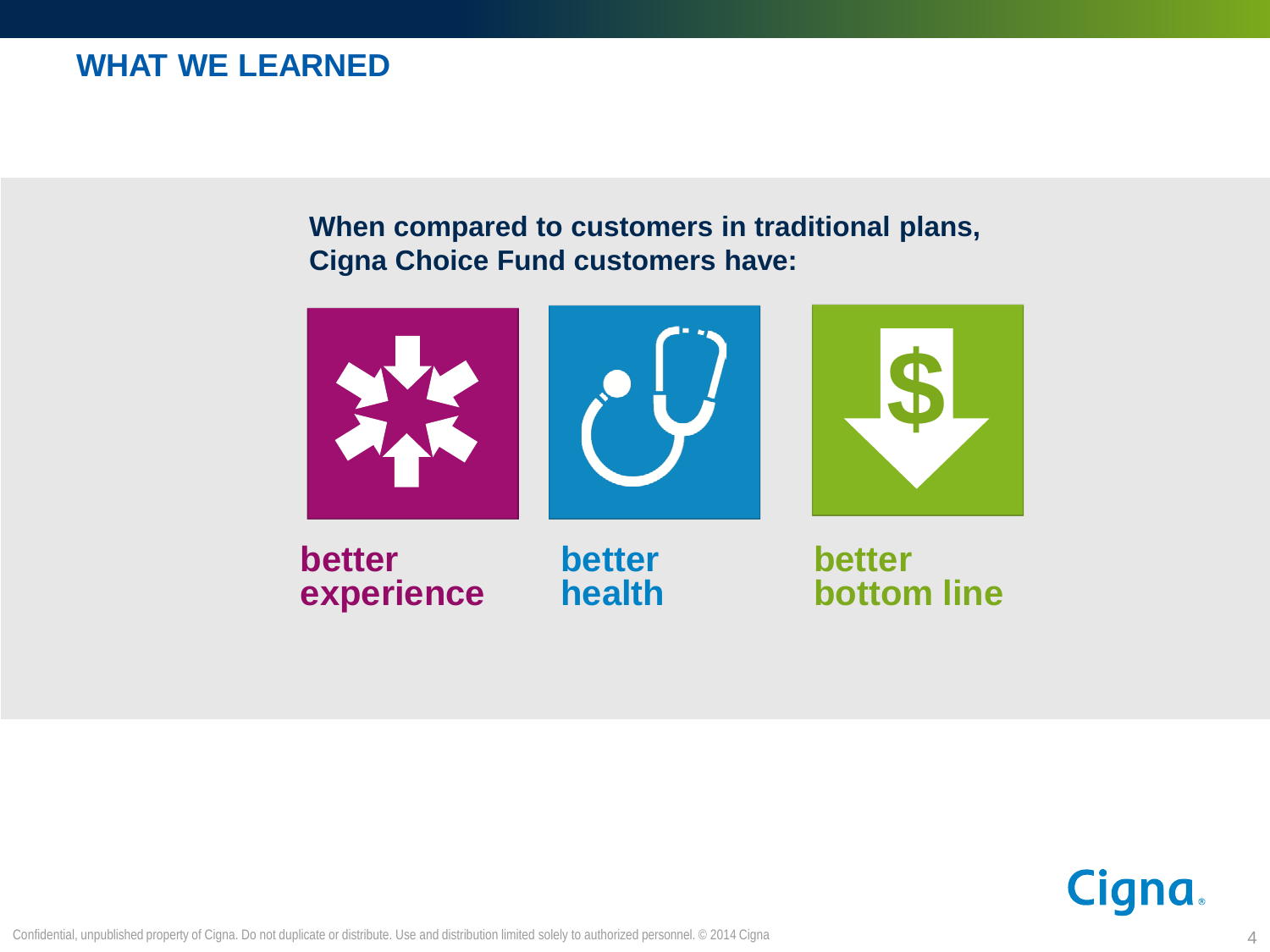# better experience Cigna Choice Fund customers have a

versus customers in Traditional plans



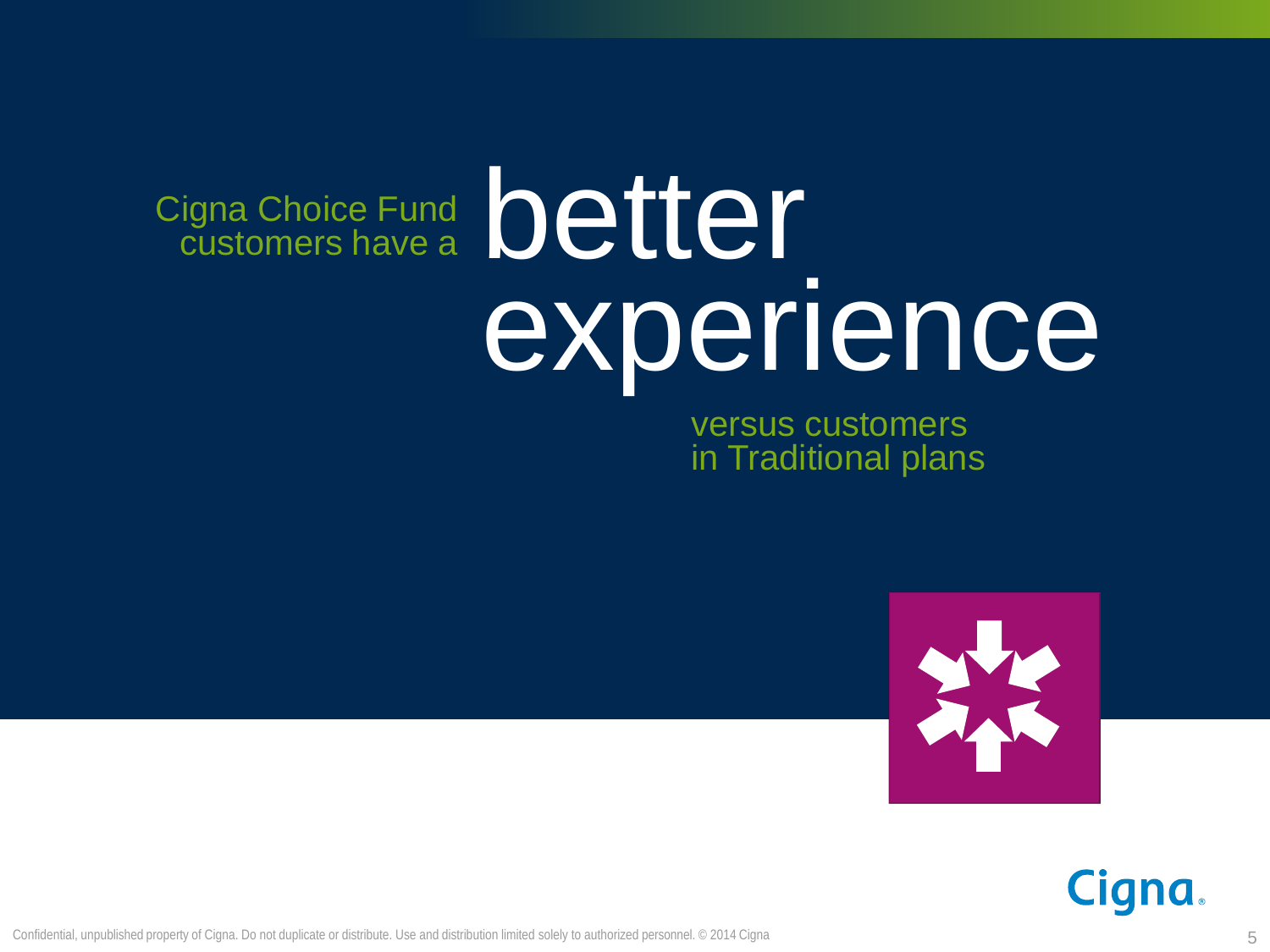# **CHOICE FUND CUSTOMERS ARE MORE ENGAGED IN HEALTH SPENDING HABITS**





Cigna Choice Fund vs. Traditional Plans, 2013

# InformationWeek 500

myCigna.com Customer Service Innovation\*\*

\* Non-Choice Fund with a medical plan (i.e., excludes ancillary-only customers).

\*\*Source: http://newsroom.cigna.com/NewsReleases/Cigna-Named-Top-IT-Innovator-by-InformationWeek-500.htm

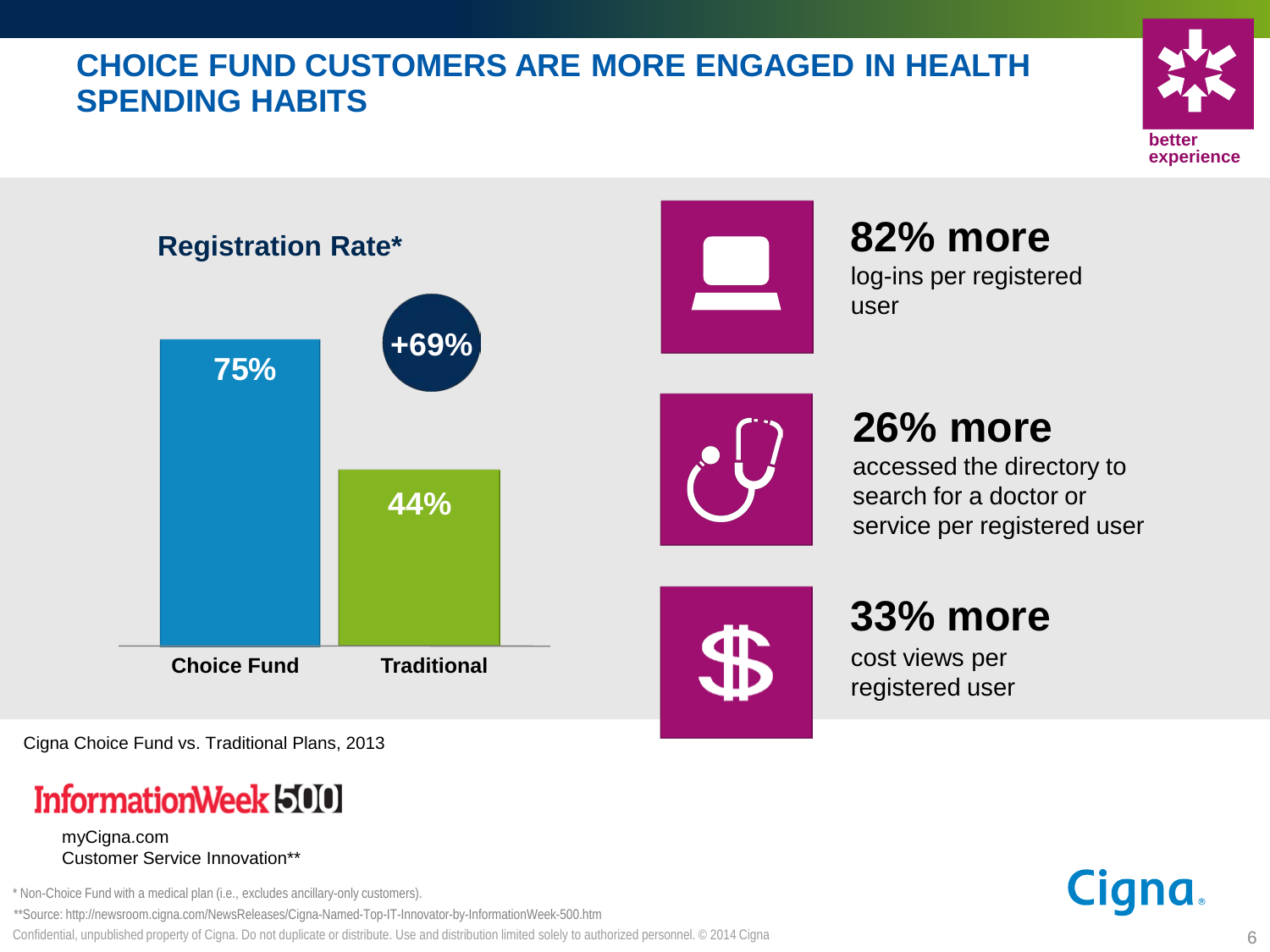# **CHOICE FUND CUSTOMERS ARE MORE LIKELY TO BE ENGAGED IN THEIR HEALTH**





Cigna Choice Fund vs. Traditional Plans, 2012

**Cigna**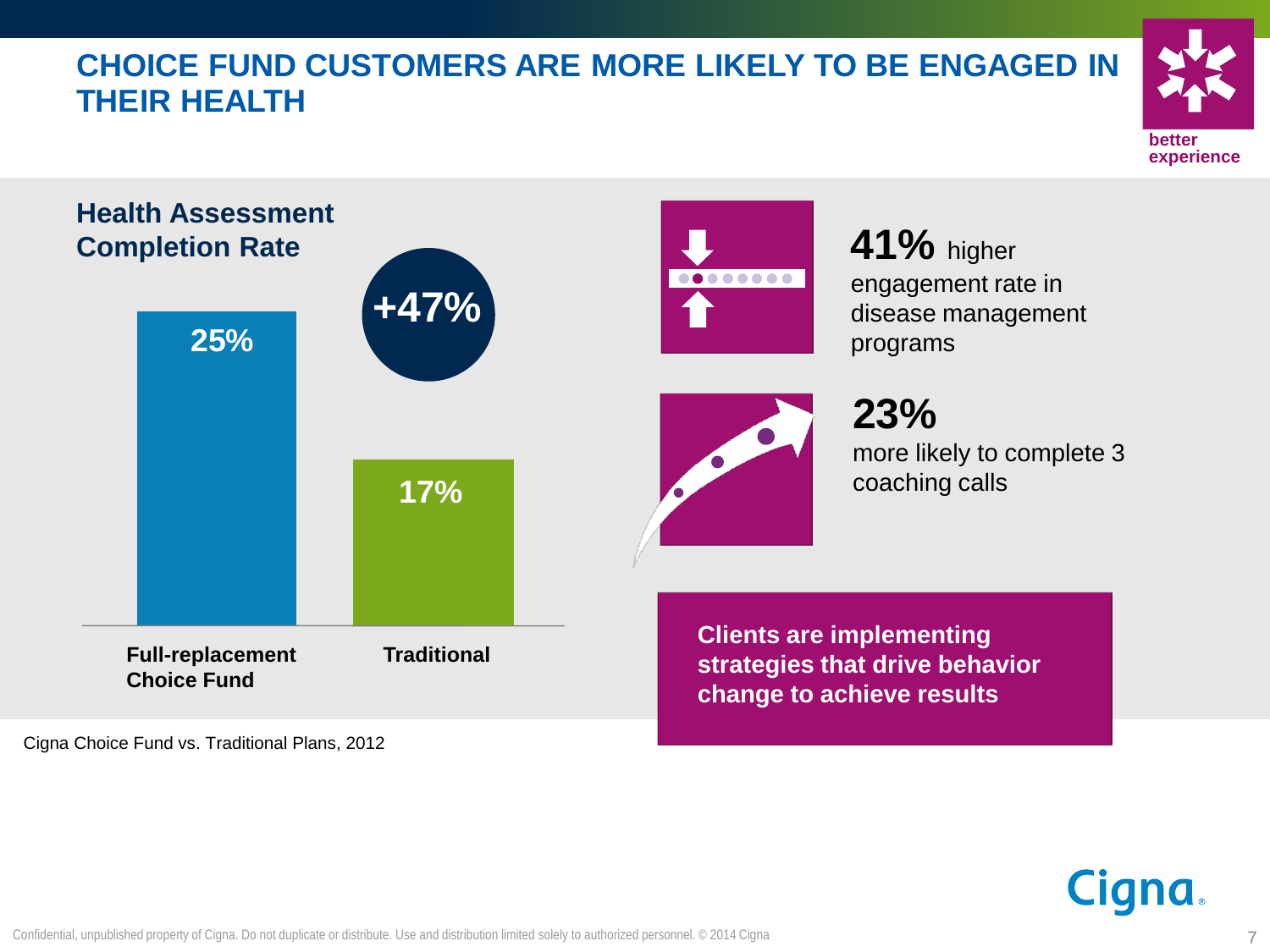# better health Cigna Choice Fund customers have

versus customers in Traditional plans



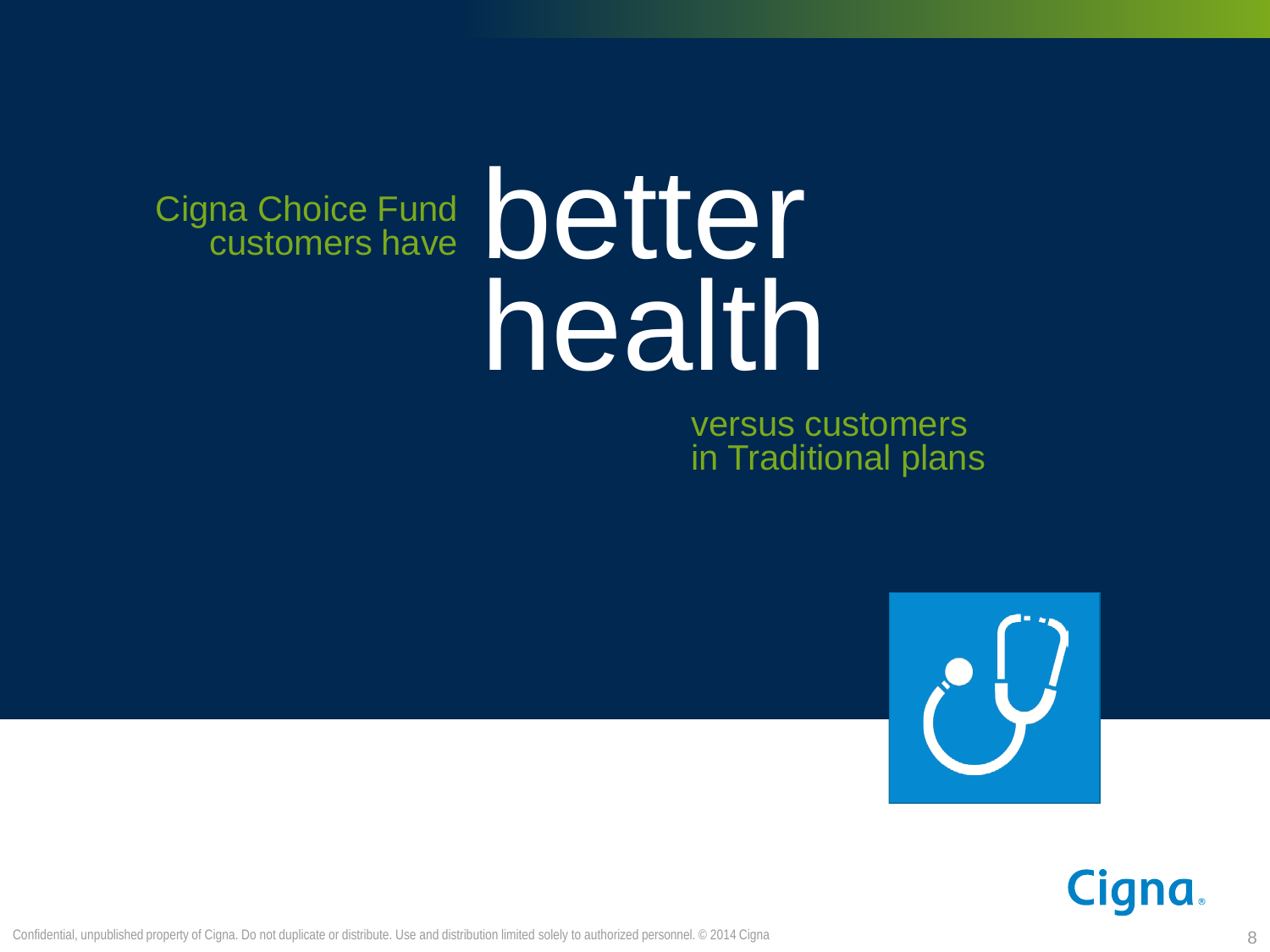# **CHOICE FUND CUSTOMERS ARE INCREASING THEIR COMPLIANCE WITH RECOMMENDED CARE**





Cigna Choice Fund\* vs. Traditional Plans, 2012

**Cigna** 

\* 95% confidence level.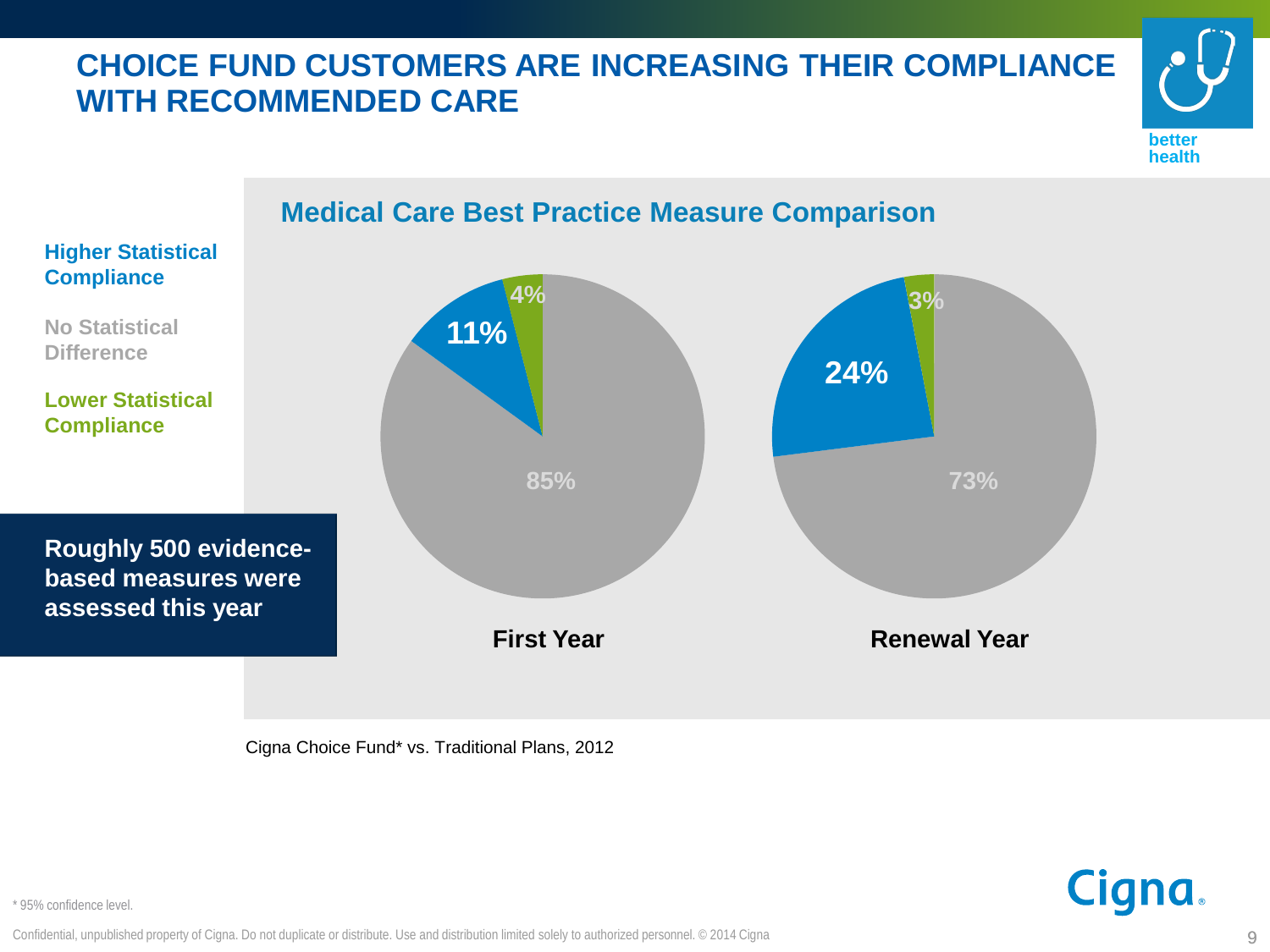# **FULL-REPLACEMENT CHOICE FUND CUSTOMERS HAVE BETTER HEALTH RISK PROFILES**





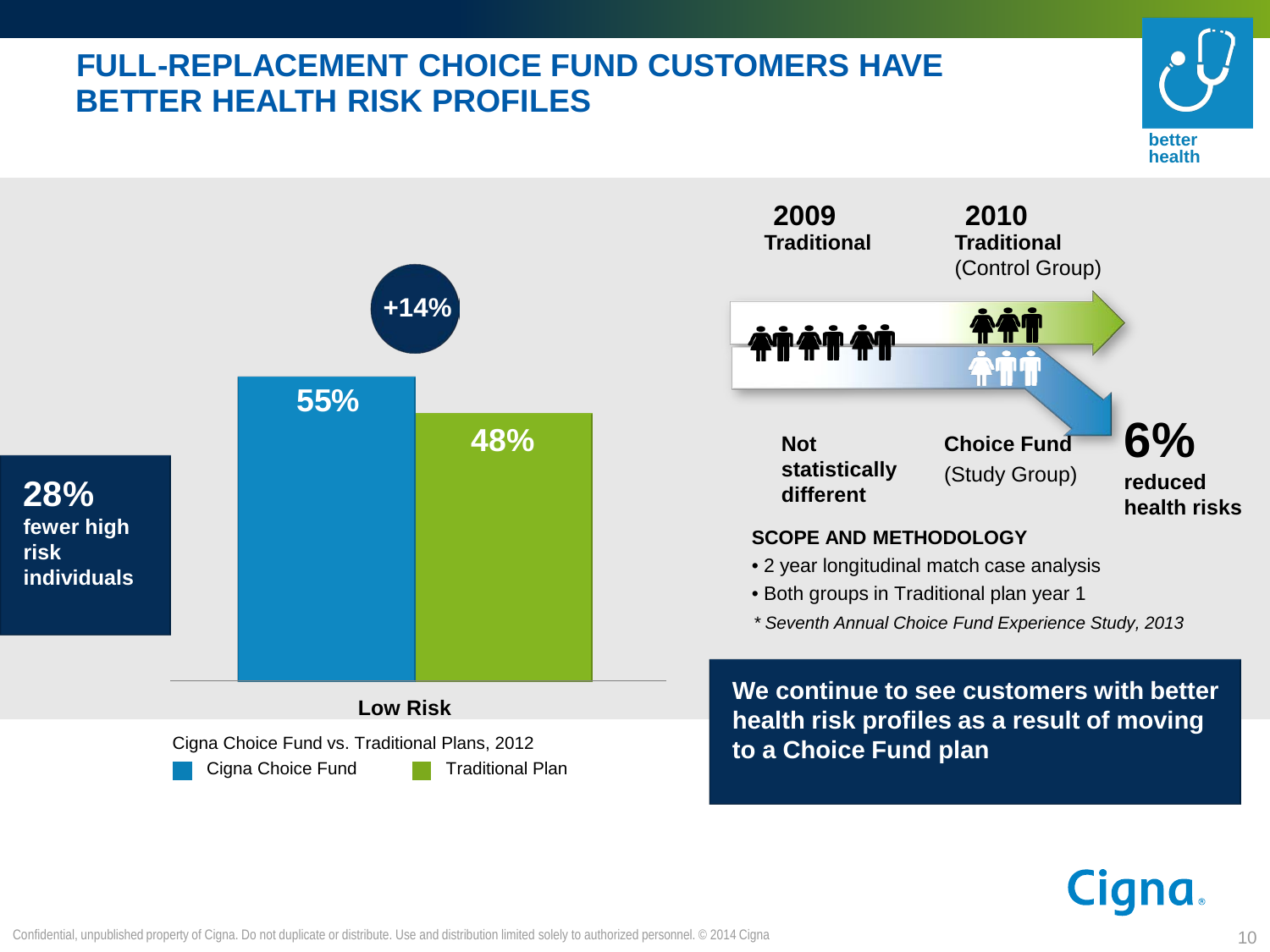# better bottom line Cigna Choice Fund customers have a

versus customers in Traditional plans



**Cigna.**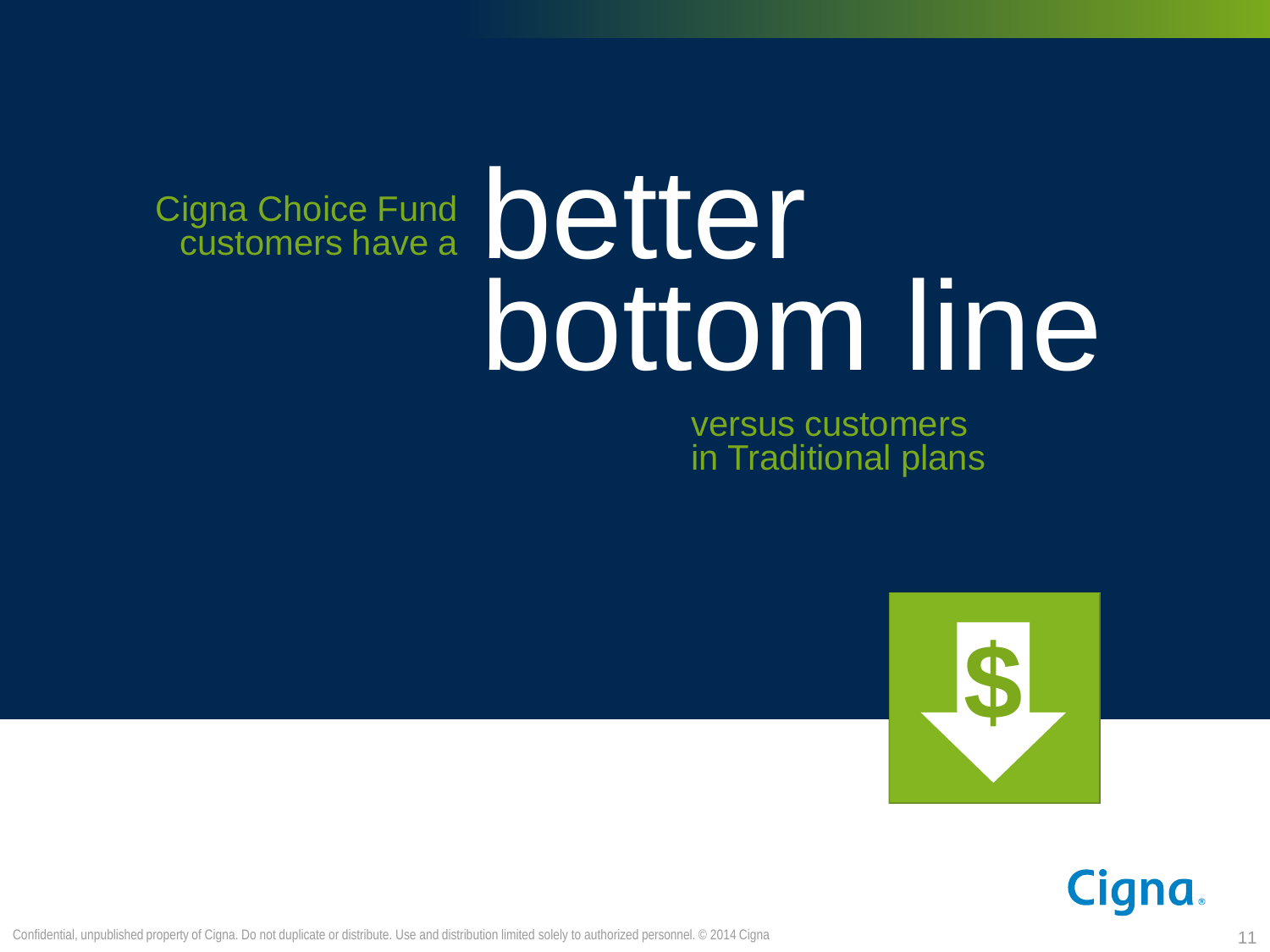# **FULL-REPLACEMENT CHOICE FUND CUSTOMERS HAVE 12% LOWER MEDICAL COST TREND IN FIRST YEAR**





Cigna Choice Fund vs. Traditional Plans, 2011 vs. 2012

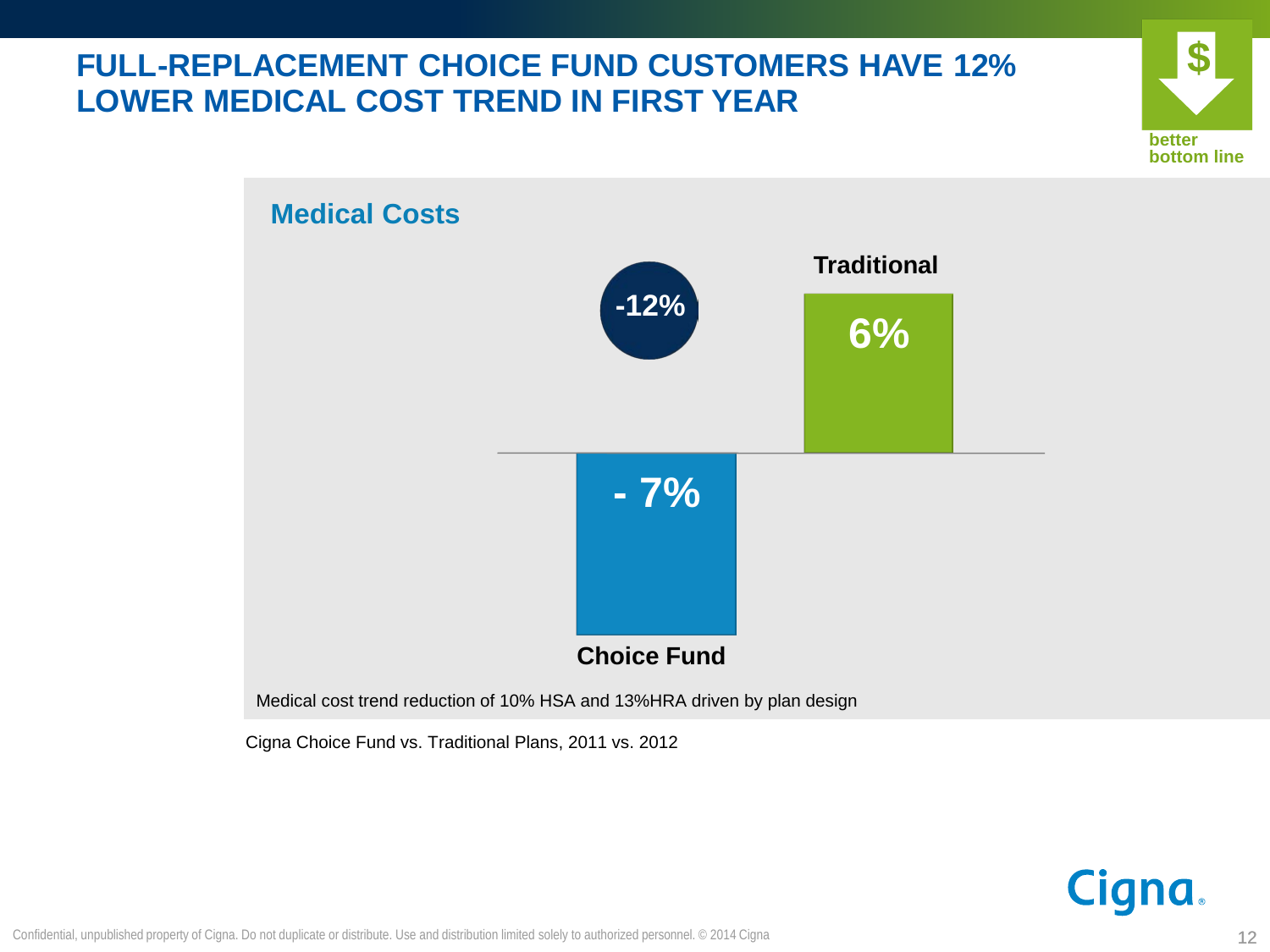# **CHOICE FUND CUMULATIVE SAVINGS INCREASE OVER TIME**







Cigna Choice Fund vs. Traditional Plans

Analysis assumes Annual Premium of \$11k per Employee per Year prior to enrolling in the CDHP option, 12% CDHP savings in Year 1 and a 9% annual trend.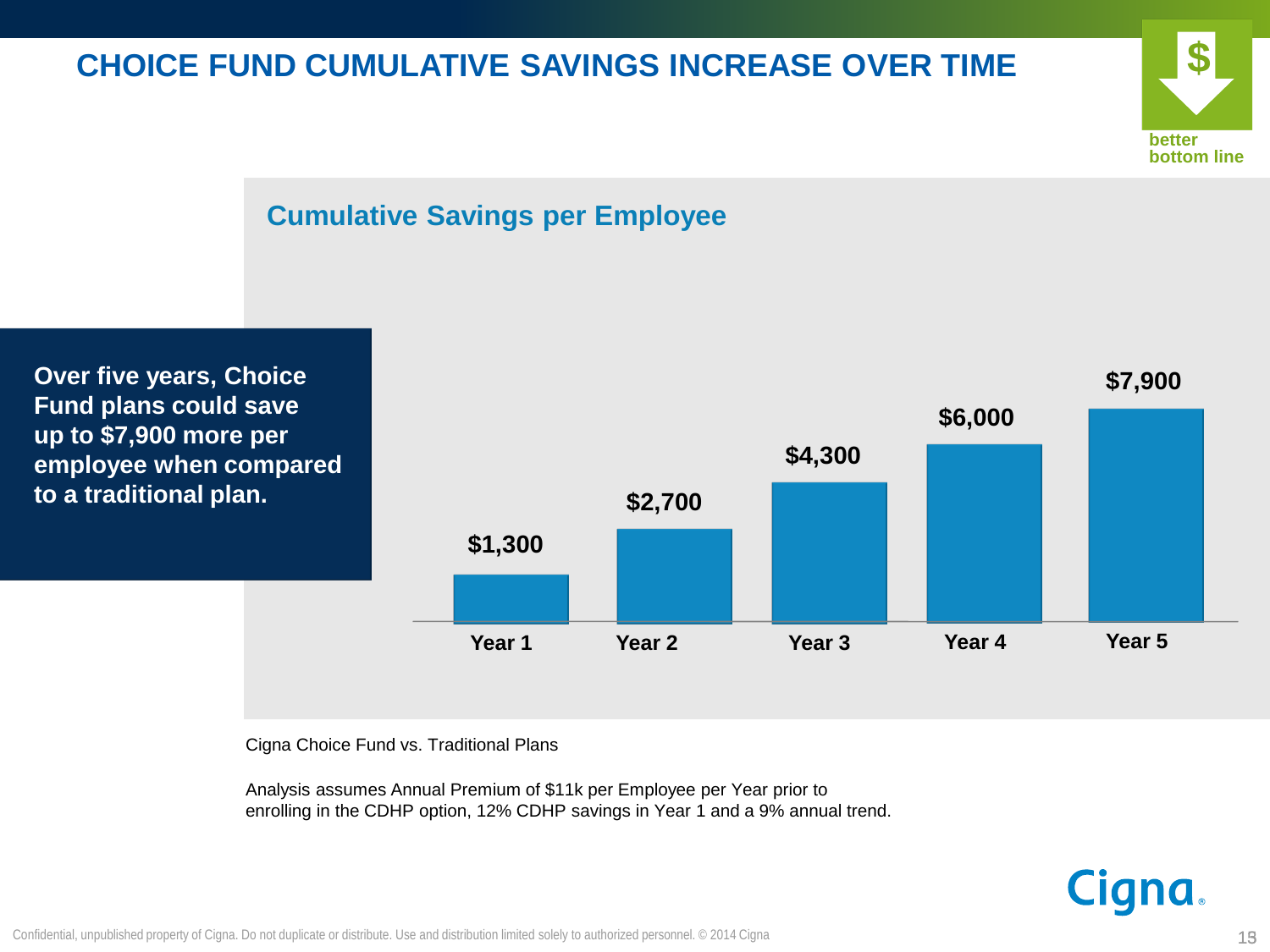# **FIRST YEAR CHOICE FUND CUSTOMERS SHOWED SAVINGS ACROSS ALL HEALTH STATUS CATEGORIES**



#### **Medical Cost Trend by Health Status Groups**



**Cigna.**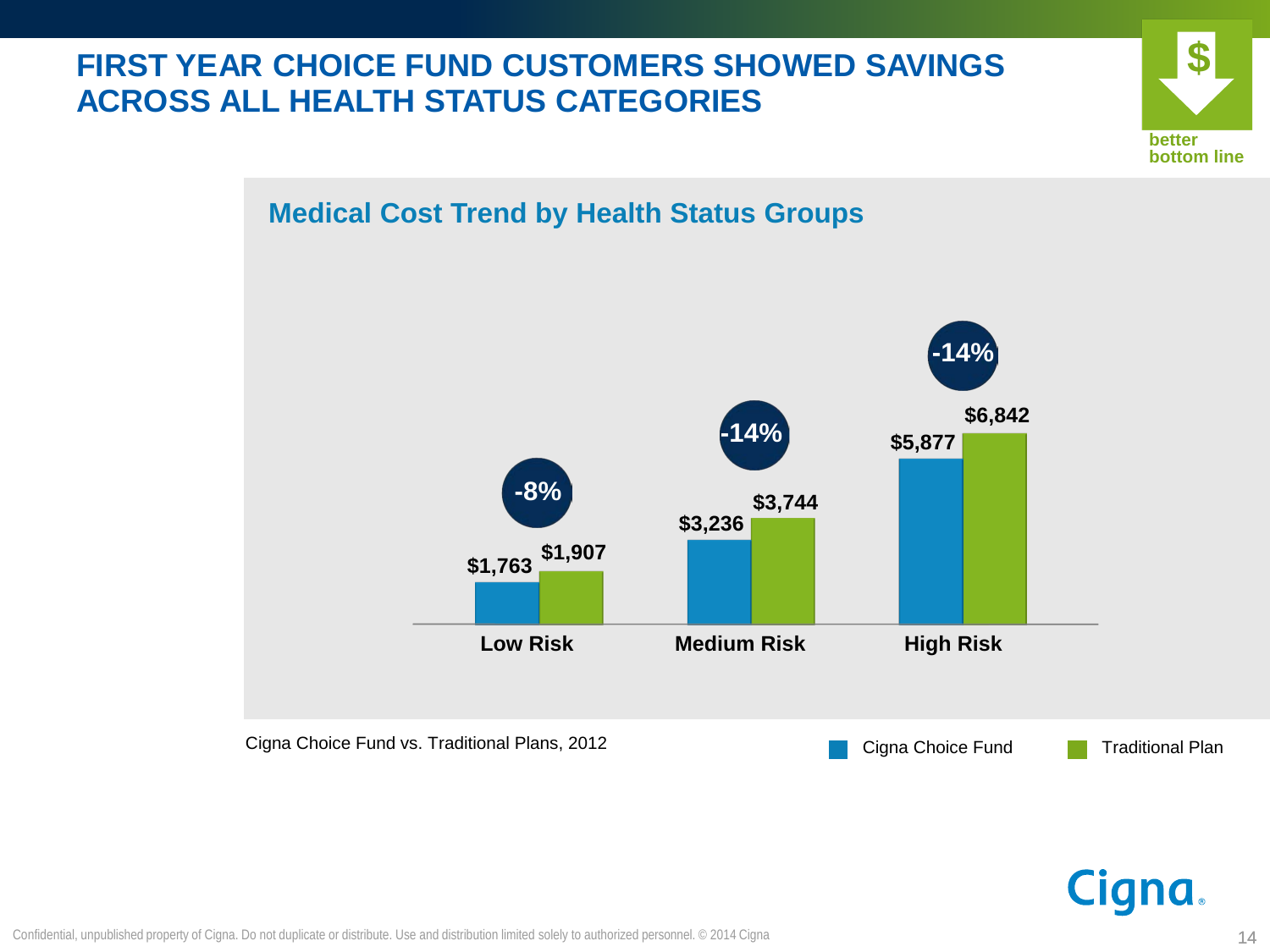# **FIRST YEAR CHOICE FUND CUSTOMERS SHOWED SAVINGS ACROSS ALL SERVICE TYPE CATEGORIES**



# **Medical Costs by Service Type**

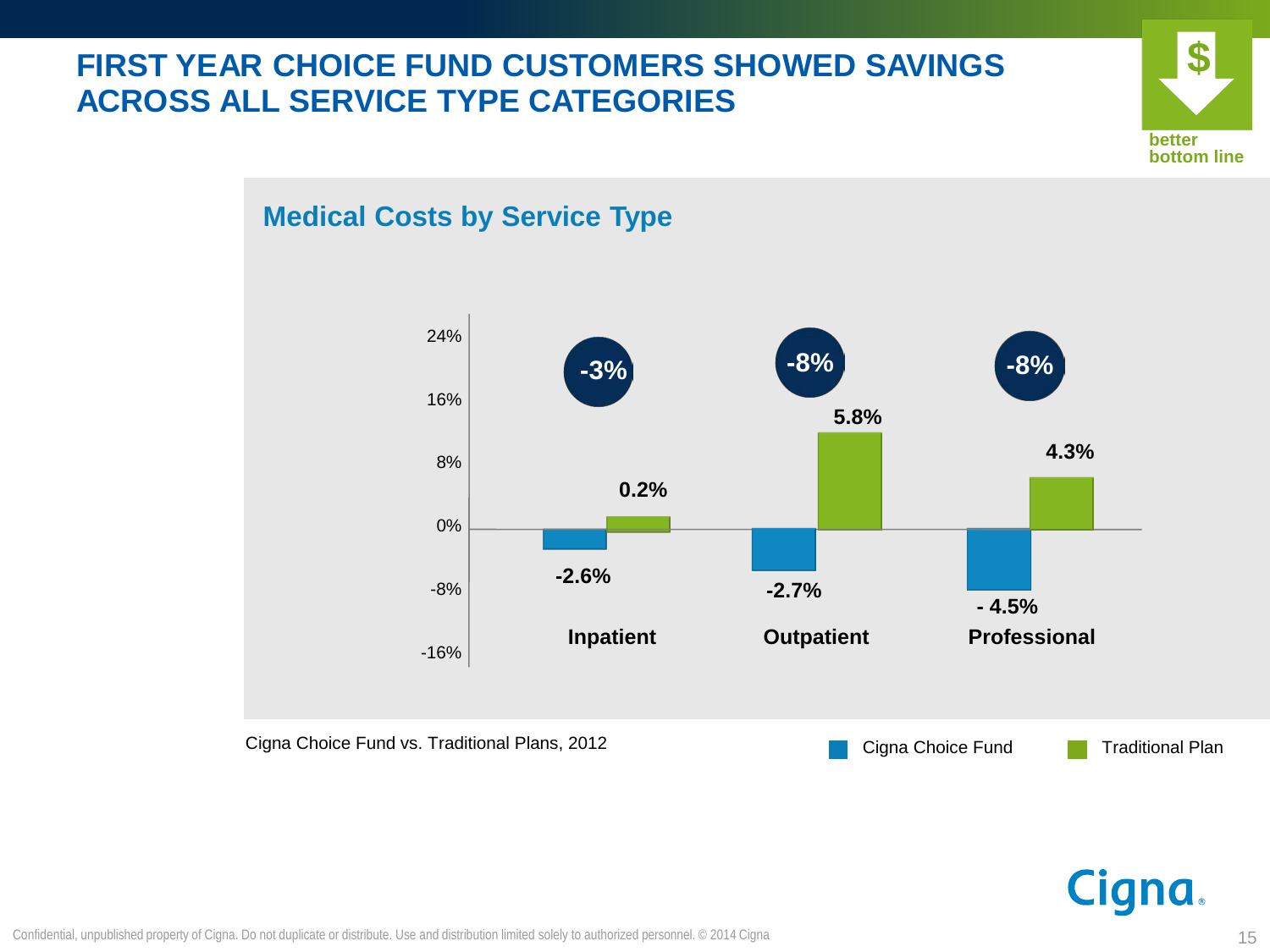# **CHOICE FUND CUSTOMERS HAD A 5% DECREASE IN EMERGENCY ROOM VISITS**



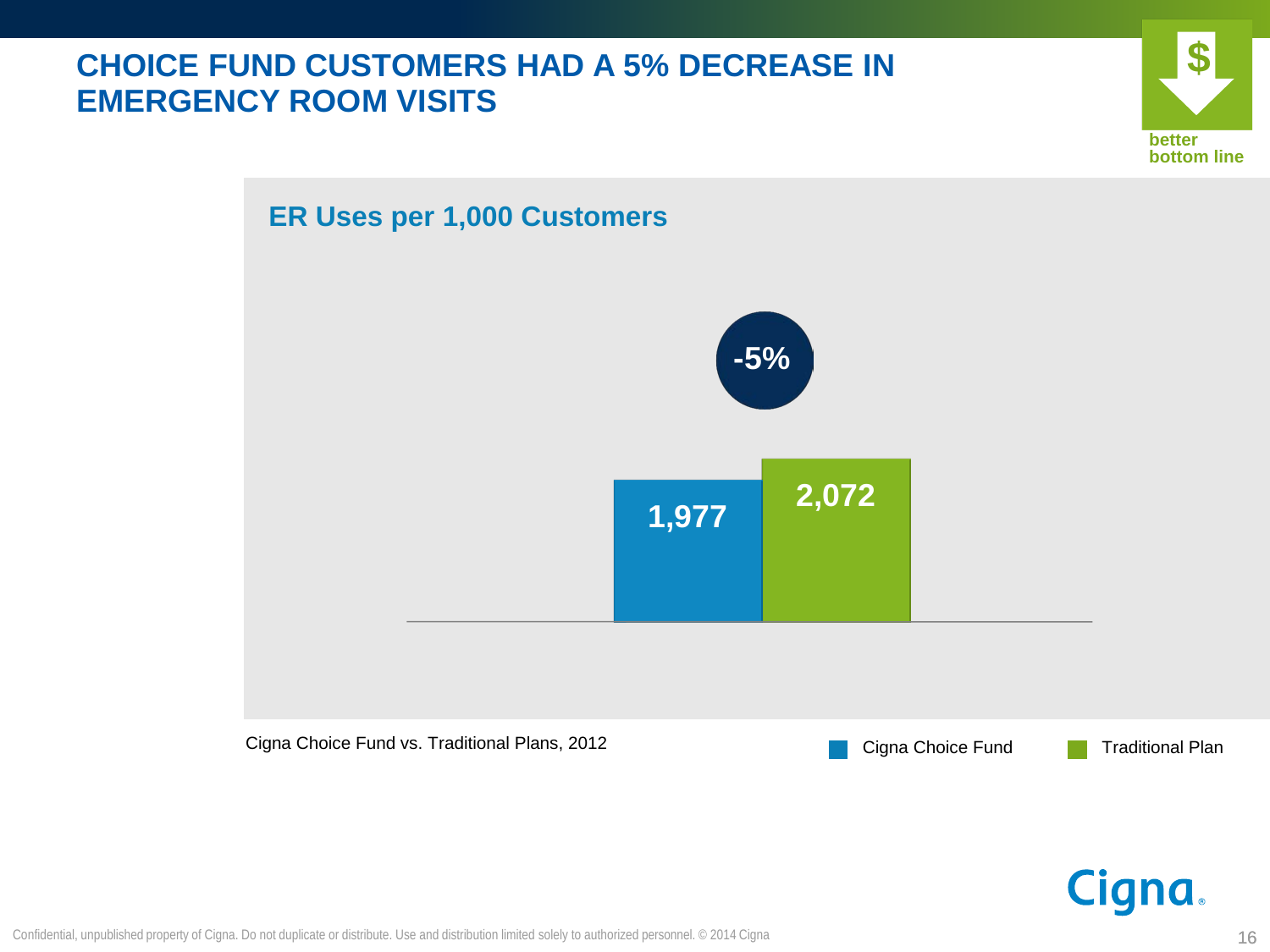# **LOWER TREND FOR THOSE WITH CHRONIC DISEASES, WHILE ADHERING TO RECOMMENDED CARE**



#### **Medical Cost Trend Reduction**

**Compliance with evidence-based measures specific to this population were equal or better 92% of the time**



Cigna Choice Fund vs. Traditional Plans, 2011 vs. 2012

**Cigna**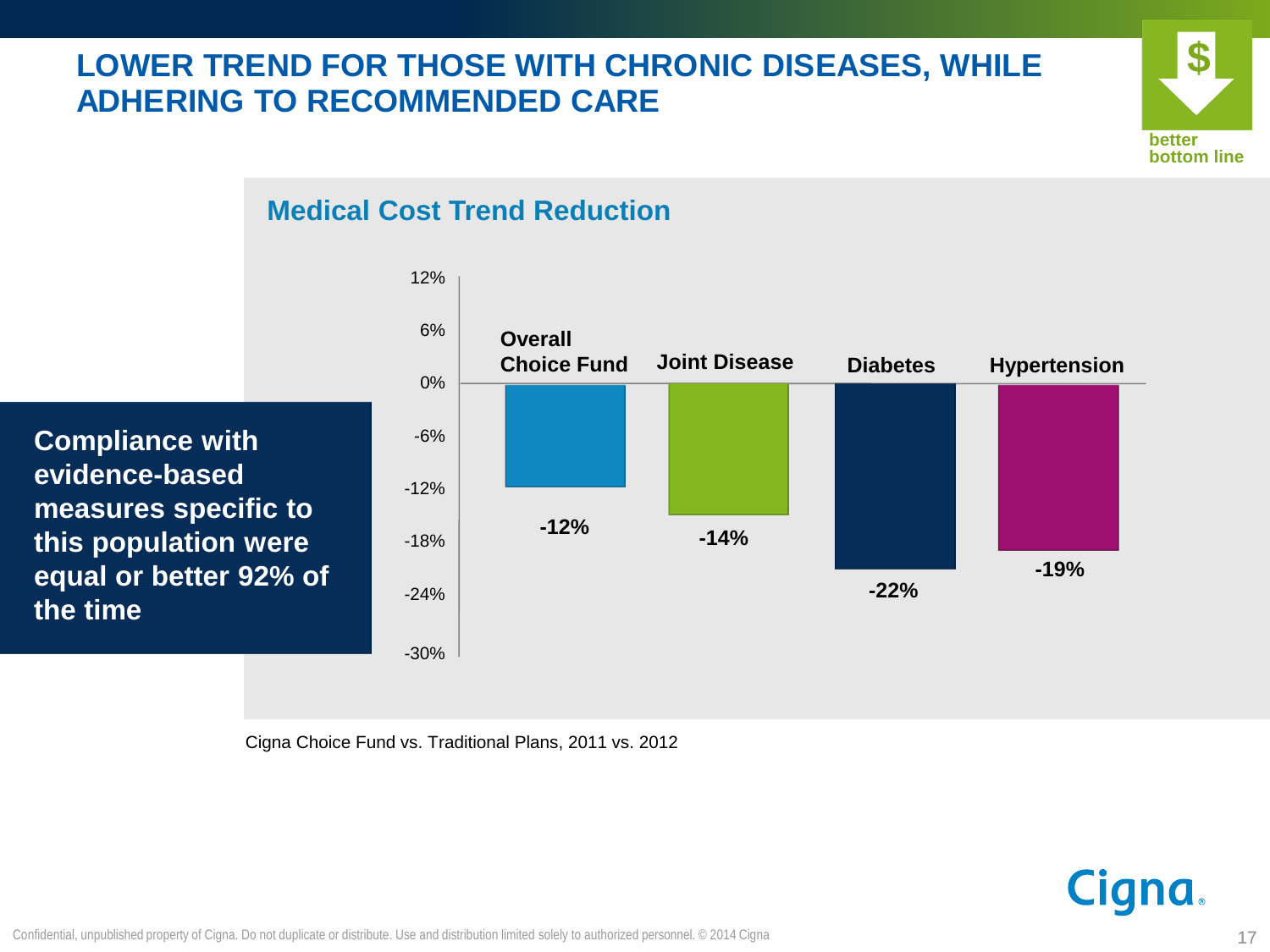# **COMPARABLE MEDICAL COST SHARE ACROSS EPISODIC CATEGORIES**



#### **Customer Medical Cost Share Percentage by Episodic Categories**

**Employees are paying less out-of-pocket, demonstrating that savings can be achieved without shifting cost**



Cigna Choice Fund vs. Traditional Plans, 2012 **Dua** Cigna Choice Fund First-Year HRA (including fund payments)

**Traditional** 

- Excludes premiums.
- Medical only.
- Unadjusted cost data includes all costs.

Confidential, unpublished property of Cigna. Do not duplicate or distribute. Use and distribution limited solely to authorized personnel. © 2014 Cigna 18 (18) and the state of particle with the solely to authorized personn

**Cigna**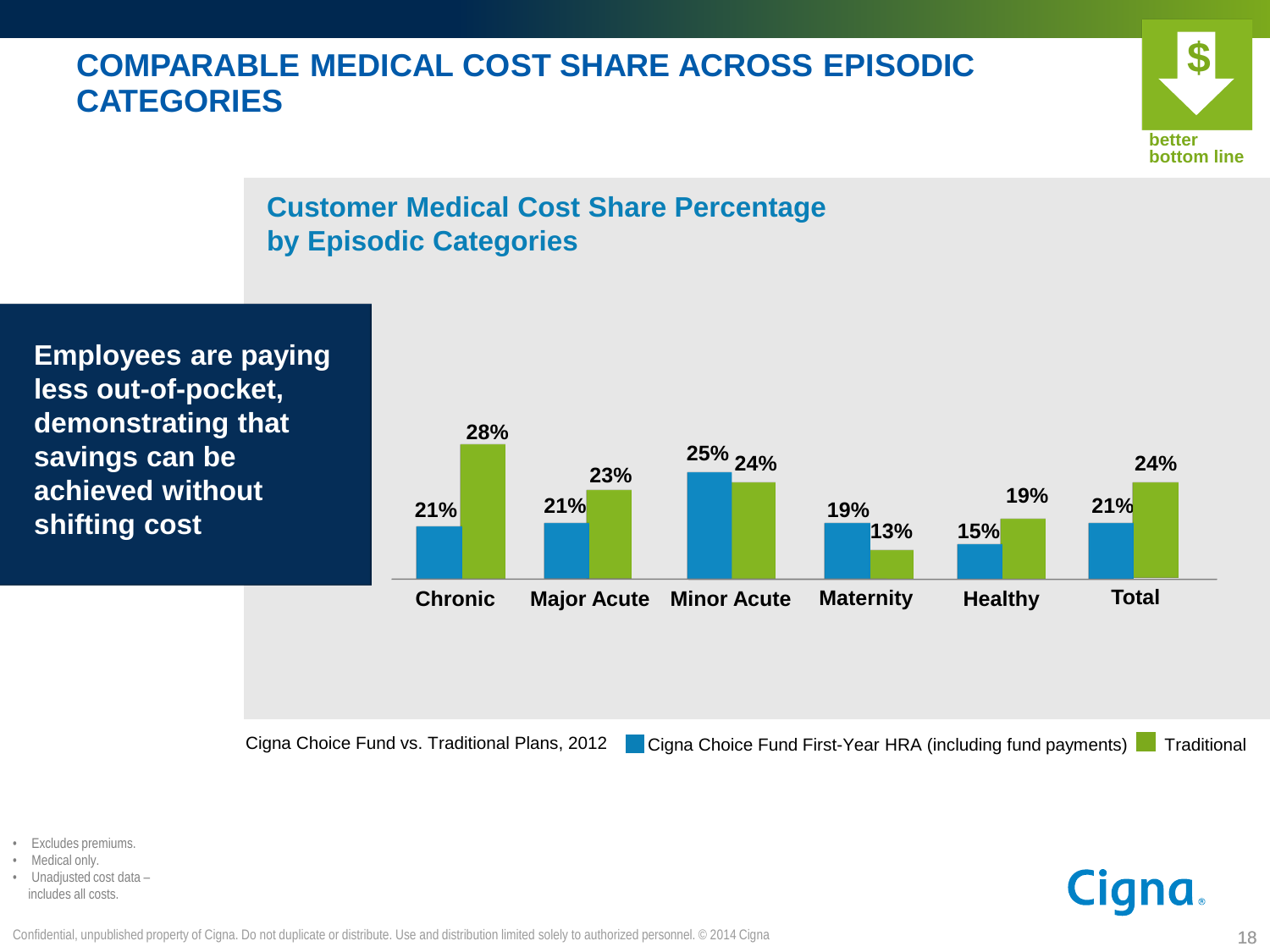# **CHOICE FUND HSA BALANCES CONTINUE TO GROW**





\* Cigna Choice Fund HSA balances include cash accounts and investment dollars.

\*\* \$3,000 is the average deductible for Cigna Choice Fund HSA book of business, weighted for family and individual levels.



Confidential, unpublished property of Cigna. Do not duplicate or distribute. Use and distribution limited solely to authorized personnel. © 2014 Cigna 19 and the state of the state of the state of the state of the state of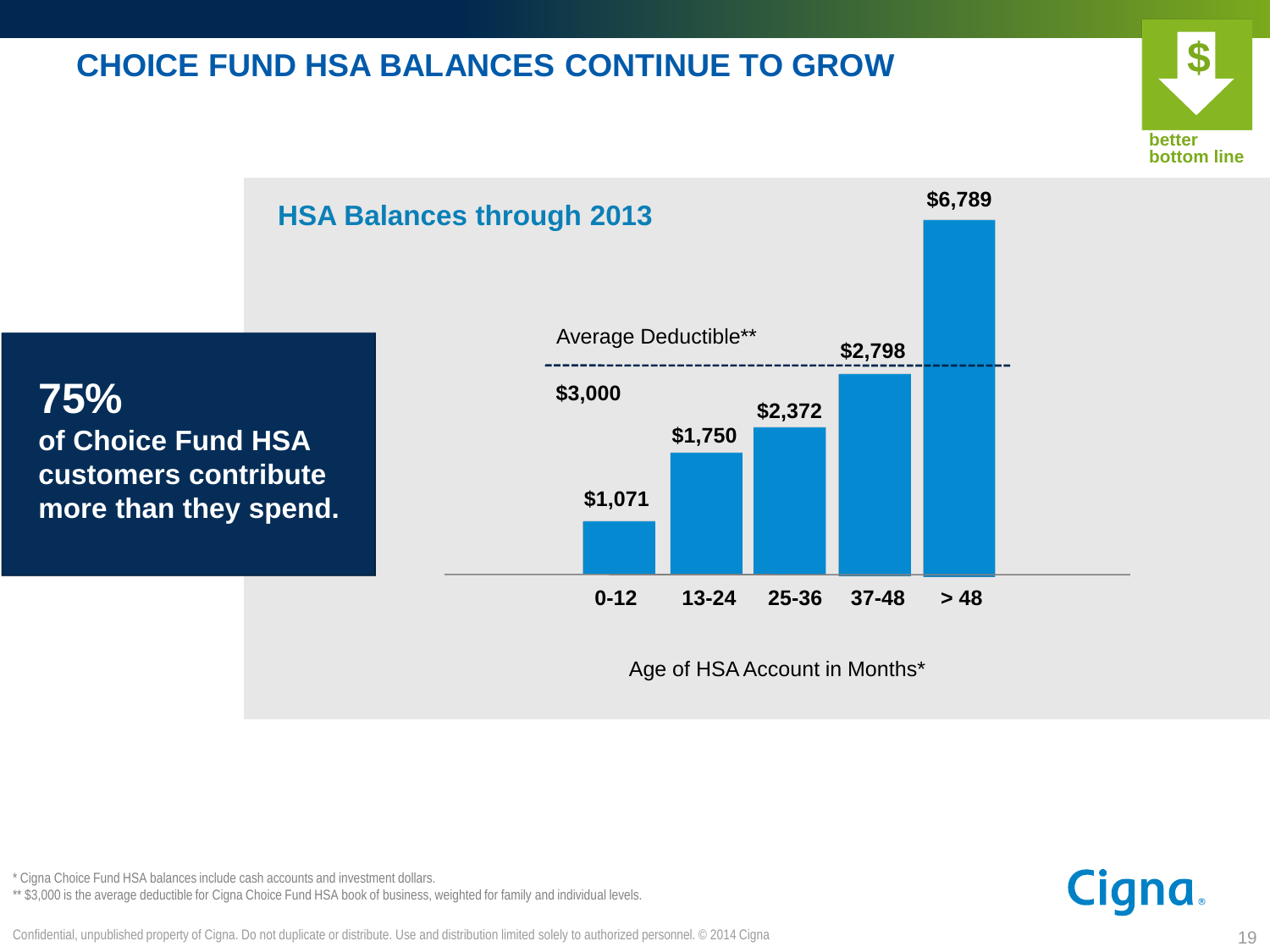# **FIRST YEAR CHOICE FUND CUSTOMERS HAVE LOWER PHARMACY COSTS**



**When integrated with Cigna Pharmacy Management®**

#### **Driven by higher generic utilization**

**First year Choice Fund pharmacy cost trends were lower than traditional plan cost trends.**



Cigna.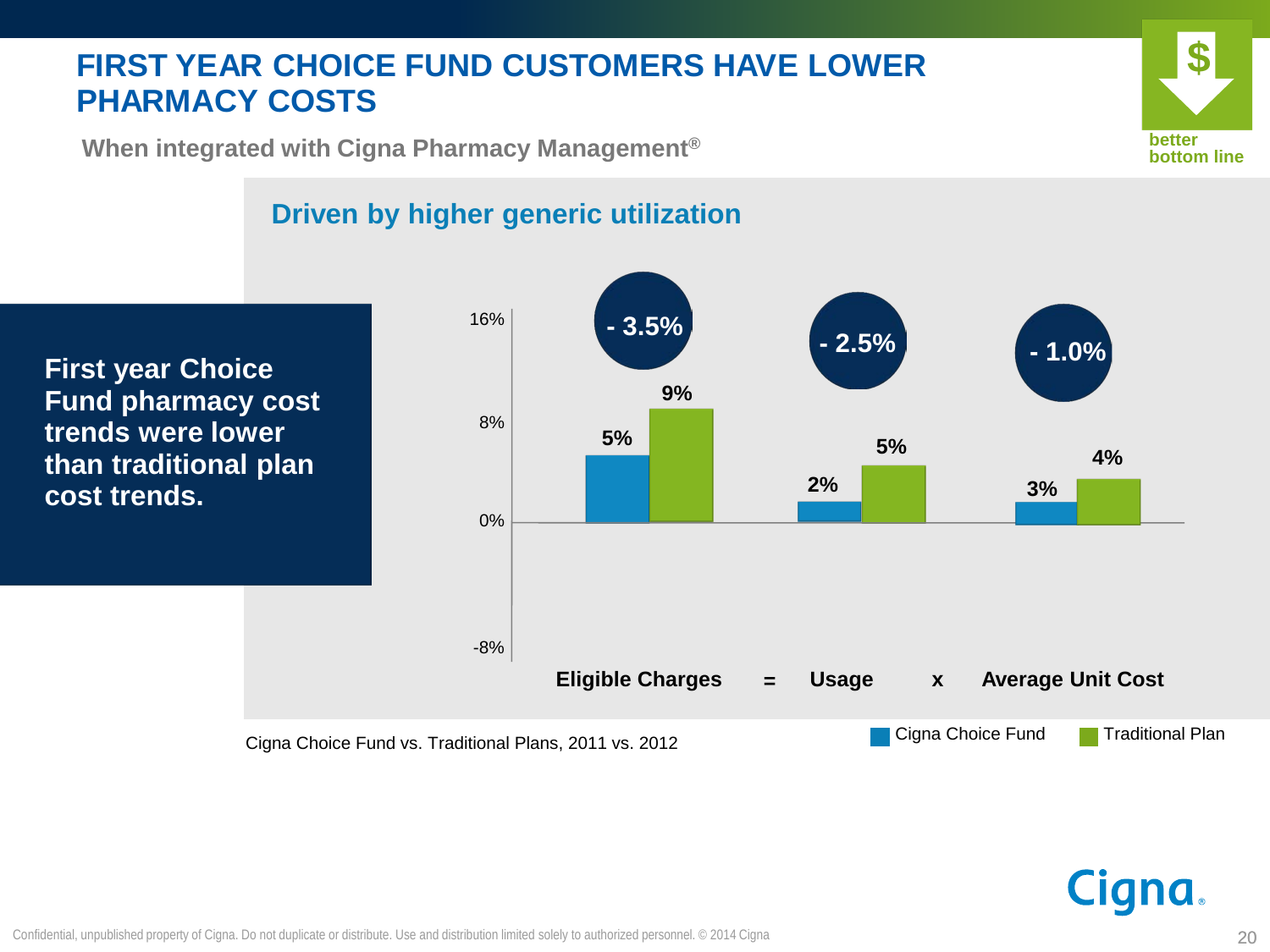## **5% MORE CHOICE FUND CUSTOMERS CHOOSE/USE LOWER COST GENERIC DRUGS**

**\$ better bottom line**

**When integrated with Cigna Pharmacy Management®**



Cigna Choice Fund vs. Traditional Plans, 2012

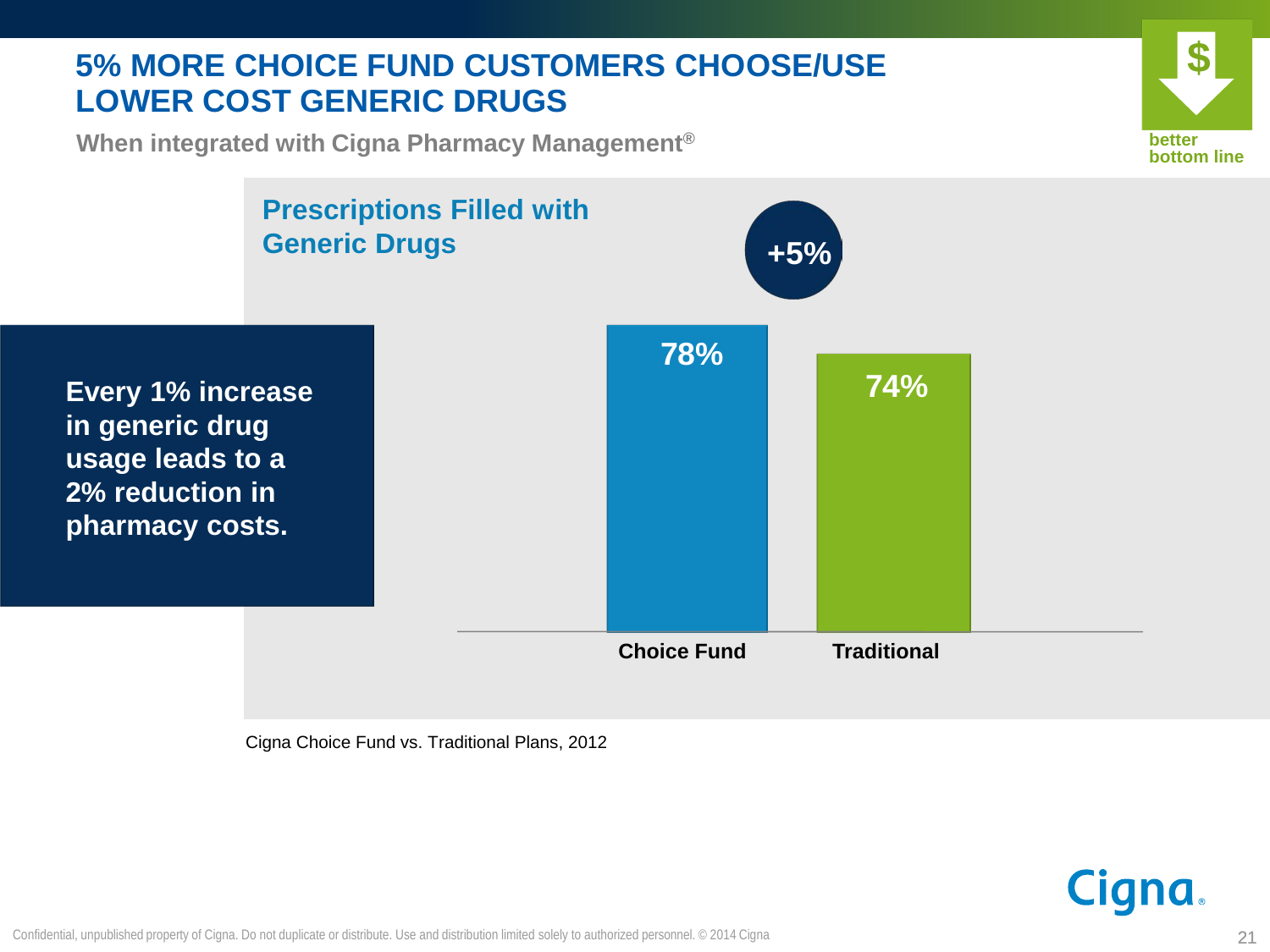#### **COMPARED TO CUSTOMERS IN TRADITIONAL PLANS, CHOICE FUND CUSTOMERS HAVE:**



# **better experience**

- **75%** register online
- More likely to use online cost and quality tools
- **More** likely to complete health assessment
- **41%** higher engagement rate in disease management programs
- **More** or equally satisfied with service



**better health**

- **Better** health profile for full-replacement CDHP customers
- **96%** had consistent or higher use of evidenced-based medical best practice measures in 1st year
- **Higher statistical compliance** with best practice measures **more than doubled**  in renewal year



# **better bottom line**

- **12%** lower trend, or approx. **\$1,300** savings, per employee in the 1st year for a typical client
- Savings are sustainable and over five years can cumulatively grow to **\$7,900** per employee
- **5% fewer** emergency room visits
- **3.5% lower** pharmacy trend in the 1<sup>st</sup> year